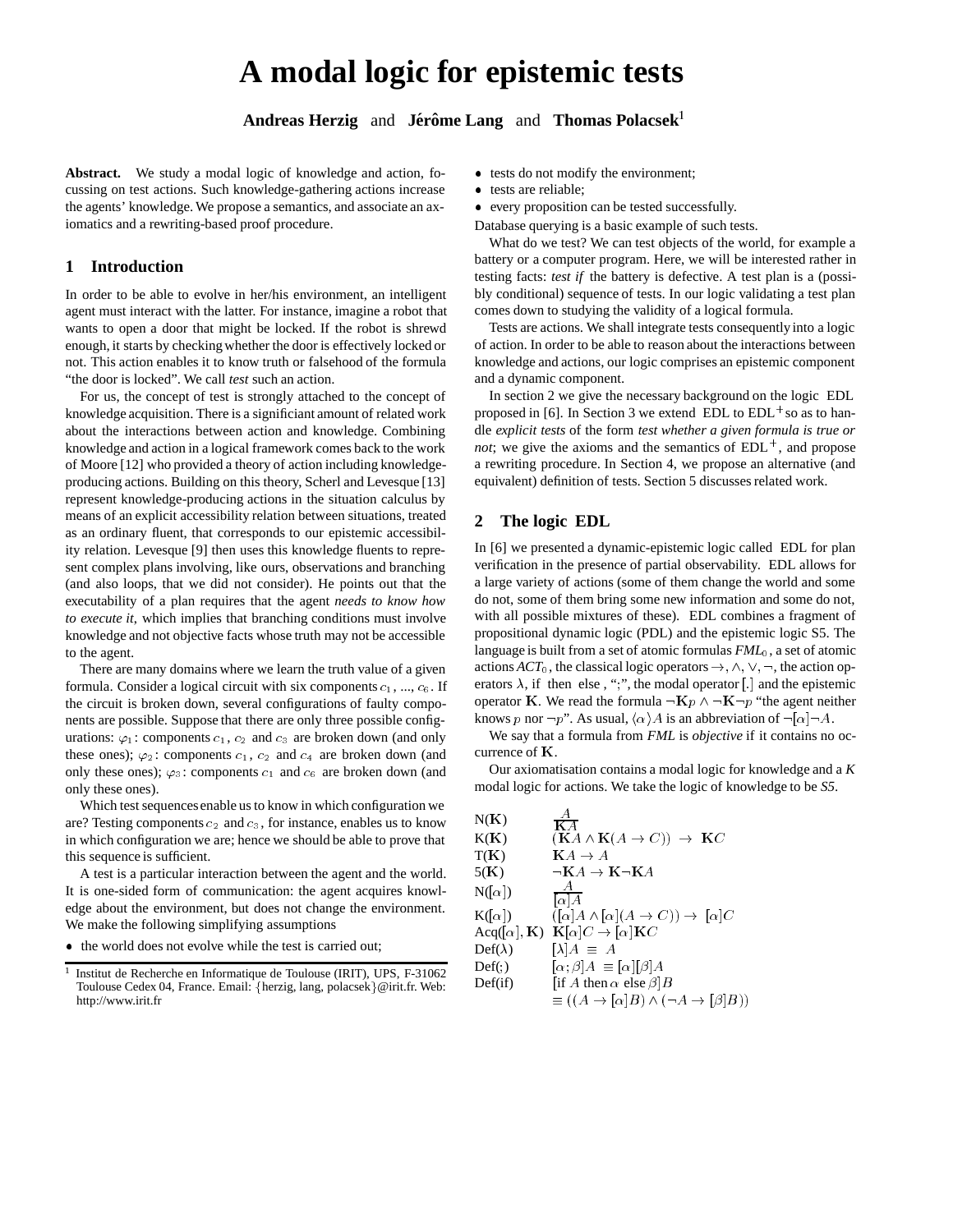The semantics is in terms of possible states. We interpret the knowledge of the agent at a possible world  $w$  by a set of worlds associated to <sup>w</sup>. Actions are interpreted as transition relations on worlds.

We define a model as a quadruple  $M = \langle W, R_K, \{R_\alpha : \alpha \in$  $ACT_0$ ,  $V$  where W is a set of possible worlds,  $R_K \subseteq W \times W$  and every  $R_{\alpha} \subseteq W \times W$  is an accessibility relation, and V associates to each world an interpretation. We require

- $R_{\lambda}\{w\} = \{w\};$
- $R_{\alpha;\beta}=R_\alpha\circ R_\beta;$
- $R$ if A then  $\alpha$  else  $\beta$
- $=\{(w,w')\mid \text{if } \models_{M,w} A \text{ then } wR_{\alpha}w' \text{ else } wR_{\beta}w'\};$
- $\bullet$   $R_{\alpha} \circ R_{\mathbf{K}} \subseteq R_{\mathbf{K}} \circ R_{\alpha}$ .

The truth conditions are defined as usual, in particular:

- $\bullet \models_{M,w} K A \text{ if } \models_{M,v} A \text{ for every state } v \in R_{\mathbf{K}}(w)$
- $\bullet \models_{M,w} [\alpha] A \text{ if } \models_{M,w'} A \text{ for every state } w' \in R_\alpha(w)$

We call EDL our basic epistemic dynamic logic. EDL is sound and complete.

## **3 Adding explicit tests to EDL**

## **3.1 EDL**<sup>+</sup>

Now we extend  $EDL$  to  $EDL<sup>+</sup>$  so as to include explicit tests. Such tests are actions of the form "test whether a given formula is true", expressed by a new action operator: ??. We read the formula  $[A??]$ K A "after testing if  $A$ , the agent knows  $A$ ". This language is very expressive since it allows for testing *any formula*, even formulas involving tests themselves, which leads to the possibility of expressing nested tests. However, practically, only elementary tests  $A$ ??, where  $A$  is modality-free, are relevant to AI applications such as diagnosis or decision making.

EDL<sup>+</sup> should be able to express for instance that after testing  $c_3 \vee$  $c_4$  and  $c_3 \rightarrow c_4$ , the truth value of  $c_4$  is known. This means that the following formula  $[c_3 \vee c_4$ ??;  $c_3 \rightarrow c_4$ ??]( $\mathbf{K}c_4 \vee \mathbf{K} \neg c_4$ ) should be a theorem of EDL<sup>+</sup> .

The language of EDL<sup>+</sup> is defined as follows.  $FML$  and  $ACT$  denote respectively the set of all well-formed formulas of  $\mathrm{EDL}^+$  and the set of all actions of  $EDL^+$ . These two sets being defined *by mutual recursion*:

 $FML$  is the smallest set containing

- p for all  $p \in FML_0$ ;
- $\bullet \ \neg A, A \lor B, A \land B, A \rightarrow B$  for all  $A, B \in FML$ ;
- KA for all  $A \in FML$ ;
- [ $\alpha$ ] A for all  $\alpha \in ACT$  and all  $A \in FML$ .

ACT is the smallest set containing

- the empty action  $\lambda$ ;
- $\alpha$  for all  $\alpha \in ACT_0$ ;
- $\alpha$ ;  $\beta$  for all  $\alpha, \beta \in ACT$ ;
- if A then  $\alpha$  else  $\beta$  for all  $A \in FML$  and all  $\alpha, \beta \in$  $ACT;$
- A?? for all  $A \in FML$ .

In the following paragraph we give a list of axioms for tests.  $EDL^+$  is obtained by gathering all these axioms and adding them to the basic EDL . However, this list should be understood as modular, namely, it is possible to build weaker logics by not including some of these axioms. Accordingly, we give each axiom together with its corresponding semantical condition.

## **3.2 Tests are ...**

#### *3.2.1 ... purely informative*

Purely informative actions never change the state of the world, they just change the knowledge. McIlraith [10] speaks about *non-intrusive* tests and van Linder et al. [11] about *passive* tests.

PI(??)  $C \to [A?$ ? [C if C is an objective formula.

Semantically, this corresponds to the condition

if  $w_1 R_{A?} w_2$  then  $V_{w_1} = V_{w_2}$ 

## *3.2.2 ... deterministic and executable*

Test are always executable and every execution in a given state always lead to the same result.

$$
Det(??) \qquad \langle A?? \rangle C \to [A??]C
$$

$$
Exec(?!) \qquad [A??]C \to \langle A?? \rangle C
$$

Both axioms can be gathered together into  $\langle A?? \rangle C \leftrightarrow [A??]C$ . Semantically, Det(??) and Exec(??) correspond to the condition

•  $R_{A??}(w)$  is a singleton.

The assumption that tests are always executable may look restrictive at first glance, because it may be the case that a given test has an *applicability condition*. We propose to express applicability conditions this way: if the test A?? has an applicability condition  $Cond_A$ without which the execution of the test does not produce any result, we can replace A?? by "if  $Cond_A$  then A?? else  $\lambda$ ".

#### *3.2.3 ... idempotent*

Performing a test twice has no more effects than performing it once.

$$
4(??)\qquad [A??]C \to [A??][A??]C
$$

Semantically, this corresponds to the transitivity of the accessibility relation  $R_{A$ ?? :

if  $w_1R_{A?}$ ?w<sub>2</sub> and  $w_2R_{A?}$ ?w<sub>3</sub> then  $w_1R_{A?}$ ?w<sub>3</sub>

#### **Proposition 1**

• *The formula*  $[A?] [A?] [C \leftrightarrow [A?]] C$  *is provable from Det*(??*)*, *Exec(*??*) and Idem(*??*).*

#### *3.2.4 ... insensitive to negation*

Testing whether a formula is true or not is equivalent to testing whether its negation is true or not:

$$
Neg(??) \qquad [A?]C \equiv [\neg A?]C
$$

Semantically, this corresponds to the condition

•  $R_{A??} = R_{A??}$ .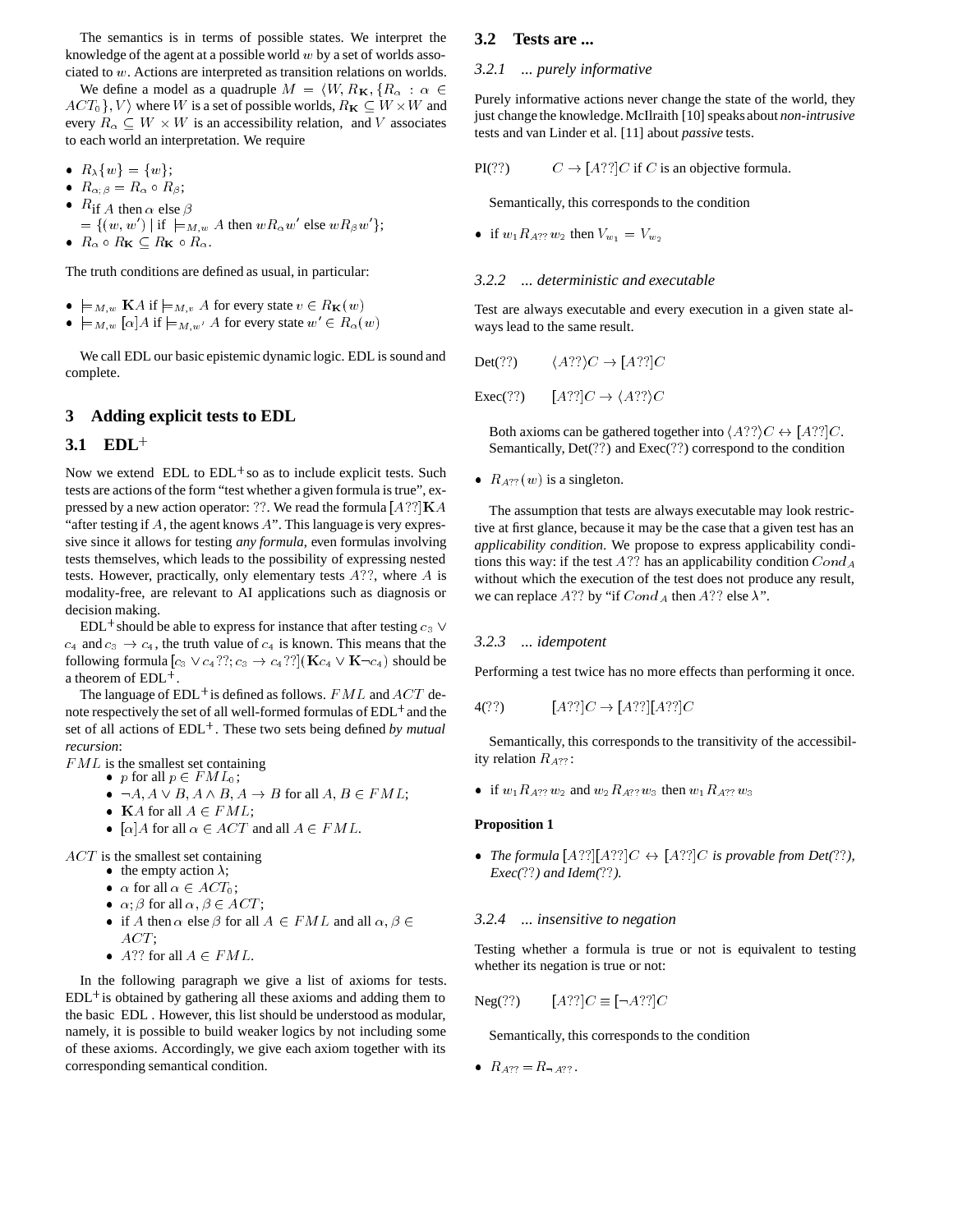#### *3.2.5 ... reliable*

We suppose that testing  $A$  when  $A$  is true always makes the agent knowing A.

Reliab(??)  $A \rightarrow [A?$ ?]**K**A

Semantically, this axiom corresponds to the condition

• if  $\models_{M,w} A$  and  $w(R_{A??} \circ R_{\mathbf{K}})w'$  then  $\models_{M,w'} A$ 

#### **Proposition 2**

*1.*  $[A??](\mathbf{K}A \vee \mathbf{K} \neg A)$  *is provable from Reliab*(??*) and Neg*(??*)*.

2.  $([A??]**K**A) \leftrightarrow A$  *is provable from Reliab*(??*), Neg(*??*)* and *Exec(*??*).*

(1) means that tests are always informative: after testing whether A, the agent will always know the truth value of A. Its proof goes as follows: using insensitivity to negation, we derive  $\neg A \rightarrow$  $[A?]$ **K** $\neg A$ , which together with  $A \rightarrow [A?]$ **K** $A$  gives  $[A?]$  (**K** $A \vee$  $K\neg A$ ). (2) means that tests are correct, i.e., they never tell the agent a false statement. It is derived from  $\neg A \rightarrow [A?']\mathbf{K}\neg A$  above and executability.

#### *3.2.6 ... predictable*

If  $A$  is true then testing if  $A$  eliminates exactly those accessible worlds where  $A$  is false. For Scherl and Levesque [13] this is the basic axiom for knowledge-gathering axioms.

 $Pred(??, K)$   $A \rightarrow ([A??]KC \equiv K(A \rightarrow [A??]C))$ 

Semantically, this corresponds to the condition

If 
$$
wR_{A}
$$
?  $w'$  then  $R_K(w') = \bigcup_{v \in R_K(w), \models_{M, v} A} R_{A}$ ?  $(v)$ 

**Proposition 3** *Let* C *be an objective formula. Then the proposition*  $KC \rightarrow [A?]$ **K**C is provable in EDL<sup>+</sup> from PI(??) and Acq([ $\alpha$ ], **K**).

This proposition expresses that positive knowledge persists.

## **3.3 Example**

Now we can handle our running example in our logic. A possible plan is  $\pi = c_3$ ??;  $c_4$ ?? i.e. to first test component  $c_3$  and then component  $c<sub>4</sub>$ . We must prove that for every state of affairs, if the agent executes  $\pi$  then she knows the configuration of breakdown. In other words, we must prove that

$$
T \to [\pi] (\mathbf{K} \varphi_1 \vee \mathbf{K} \varphi_2 \vee \mathbf{K} \varphi_3)
$$

is a theorem of  $EDL^+$ , where

$$
T = \{ \mathbf{K}((\neg c_1 \land \neg c_2 \land \neg c_3 \land c_4 \land c_5 \land c_6) \rightarrow \varphi_1), \n\mathbf{K}((\neg c_1 \land \neg c_2 \land \neg c_4 \land c_3 \land c_5 \land c_6) \rightarrow \varphi_2), \n\mathbf{K}((\neg c_1 \land \neg c_6 \land c_2 \land c_3 \land c_4 \land c_5) \rightarrow \varphi_3), \n\mathbf{K}(\varphi_1 \lor \varphi_2 \lor \varphi_3) \}.
$$

 $T \to [\pi] (K \varphi_1 \vee K \varphi_2 \vee K \varphi_3)$  is provable in EDL<sup>+</sup>, which is intended.

## **3.4 Automated theorem proving**

For the rest of the paper, we call models of  $EDL^+$  the models of  $EDL$ satisfying all the semantical conditions of Section 3. The axiomatics of EDL<sup>+</sup> is that of EDL plus axioms of Section 3.

**Proposition 4** *The following equivalences are theorems of EDL* <sup>+</sup> *.*

- *1.*  $[A??] (C_1 \wedge C_2) \equiv ([A??] C_1 \wedge [A??] C_2)$ 2.  $[A??](C_1 \vee C_2) \equiv ([A??]C_1 \vee [A??]C_2)$
- 
- *3.*  $[A??] \neg C \equiv \neg [A??]C$
- *4.*  $[A?]$ **K** $C \equiv ((A \rightarrow \mathbf{K}(A \rightarrow [A?]C)) \wedge (\neg A \rightarrow \mathbf{K}(\neg A \rightarrow$  $[A??]C$
- *5.*  $[A?]C \equiv C$  *if C is objective.*

**Proof**: *1* is provable with axiom  $K([\alpha])$ , 2 with determinism Det(??), *3 with* determinism *and executability Exec(*??*). For 4 we need* predictability *Pred(*??;<sup>K</sup>*) and insensivity to negation Neg(*??*). Finally for 5 we use PI(*??*) and Det(*??*).*

Hence we can 'push down' the modal operator of test from the left to the right through all the other connectives  $K, \neg, \wedge, \vee$ . When [A??] reaches an objective formula then we can apply  $[A?]C \equiv C$  and thus eliminate one modal operator of test from the formula.

Iterating these rewrite steps we can obtain formulas without test operators. It is easy to prove that this rewriting system is confluent and terminating.

A consequence of Proposition 4 is that we can reduce the problem of proving theorems in our logic to that of proving theorems in *S5*. The reduction is done by rewrite rules.

**Proposition 5** *Suppose*  $ACT_0 = \emptyset$ *. For every formula* A *there exists* a formula  $A'$  without action operators such that  $A\equiv A'$  is a theorem  $of EDL^{+}$  .

#### **3.5 Soundness and completeness**

**Proposition 6** *EDL*<sup>+</sup> *is sound.*

**Proof:** *Each of the axioms is valid, and the inference rules preserve validity.*

The above theorem gives us completeness for the fragment of EDL<sup>+</sup> where there are no other primitive actions than tests.

**Proposition 7** *Suppose*  $ACT_0 = \emptyset$ *. Then EDL<sup>+</sup> is complete.* 

**Proof:***Let* A *be consistent. According to theorem 5 of section 3.4 there exists a formula A' without action operators such that*  $A \equiv A'$ *is a theorem. Hence A' is consistent. Now A' is in the language of S5, and given that the axiomatics of our logic contains that of the* epistemic logic S5, A' is as well consistent in S5. Via the complete*ness of S5 there must therefore exist a S5-model containing a state* w where A<sup>'</sup> is true. Then it is straightforward to extend that model *to an EDL*<sup>+</sup> *-model where* A<sup>0</sup> *is true in* w*. Finally, given that (due to soundness) the equivalences that we have used to rewrite formulas are valid, that model must also satisfy* <sup>A</sup> *in* <sup>w</sup>*.*

## **4 An alternative test action**

In this section we rewrite the test action as a nondeterministic composition of uninformative actions.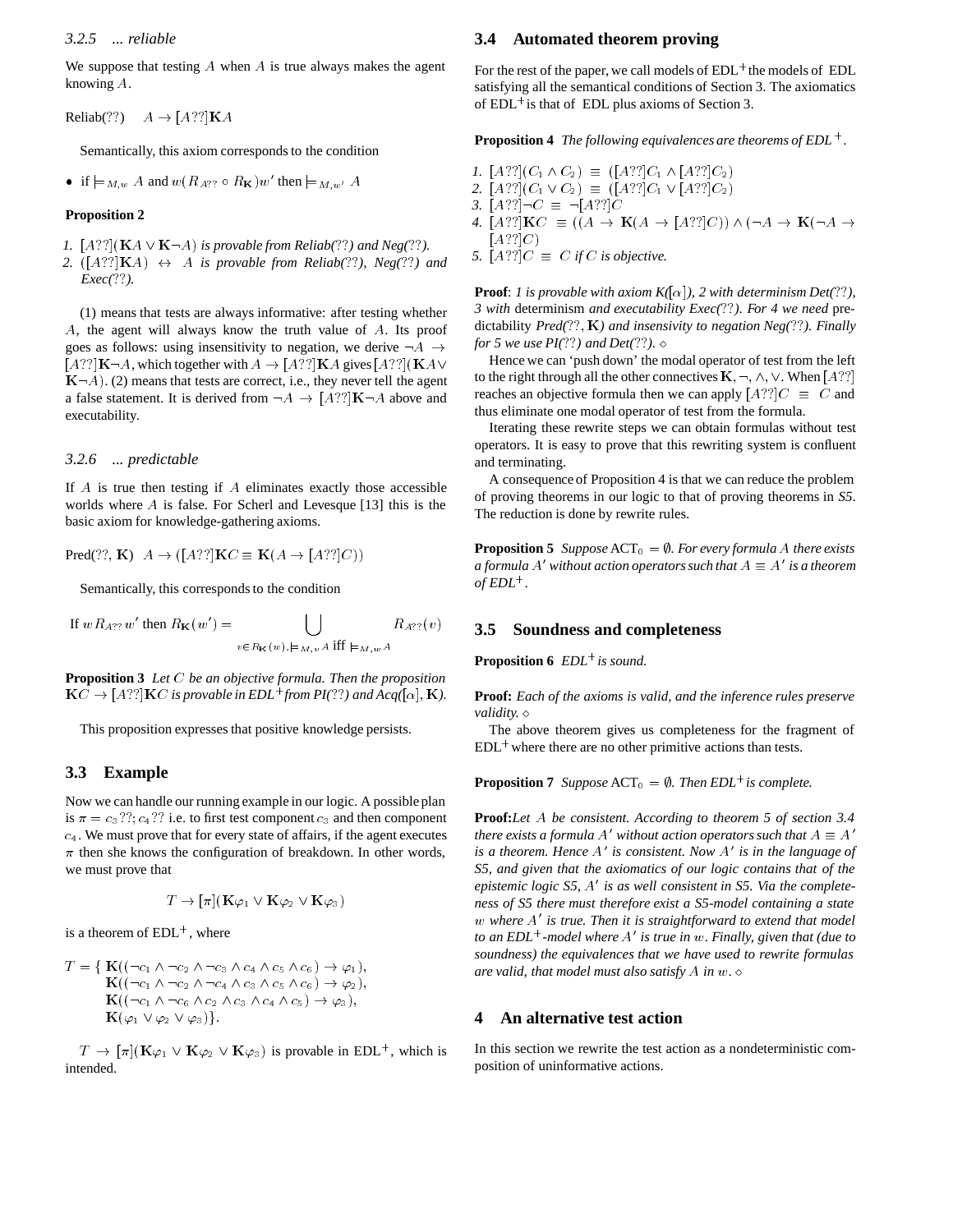# **4.1** The logic  $EDL<sub>C</sub><sup>+</sup>$

We introduce into our langage a "check that" operator '?' mapping a formula to an action. We read  $A$ ? as "establish  $A$ " or "check that  $A$ is true".

It is then possible to define the action  $A$ ?? of testing if  $A$  as an abbreviation of the complex action of nondeterministic composition of "check that  $A$ " and "check that  $\neg A$ ". This corresponds to the axiom

$$
\text{Def}(??) \qquad [A??]C \equiv ([A?]C \land [\neg A?]C)
$$

This formally expresses that testing whether  $A$  is true or not amounts to nondeterministically choose between trying to establish that <sup>A</sup> and trying to establish that  $\neg A$ .

The other way round we can choose '??' to be primitive. In this case we can define '?' by

Def(?)  $[A!]C \equiv [A?][A \rightarrow C).$ 

We give the following axiomatics for '?'.

| Det(?)         | $\langle A? \rangle C \rightarrow [A?] C$                   |
|----------------|-------------------------------------------------------------|
| PI(?)          | $C \rightarrow [A!]C$ if C is an objective formula          |
| $Exec$ (?)     | $A \rightarrow \langle A? \rangle \top$                     |
| $Reliab$ $(?)$ | $[A!]$ KA                                                   |
|                | Perm $(?, K)$ $\langle A? \rangle$ K $C \rightarrow K[A?]C$ |

The logic  $EDL_C^+$  is obtained by adding the five axioms above to the inference rules  $N([\alpha])$ ,  $N([\alpha])$  and the axioms  $K(K)$ ,  $T(K)$ ,  $K([\alpha])$ , Def( $\lambda$ ), Def(;) and Def(if).

Det(?), PI(?), Exec(?), Reliab(?) respectively stand for *determinism*, *purely informative*, *executability*,*reliablility*. The first three have the same semantical constaint than for '??'. Reliab(?) corresponds to

• if  $w(R_A; \circ R_K)w'$  then  $\models_{M,w'} A$ 

*.*

The last axiom says that test '?' are uninformative<sup>2</sup>

**Proposition 8**  $EDL^+$ *plus Def*(?) is equivalent to  $EDL^+$  plu  $EDL_C^+$  plus *Def(*??*).*

**Proposition 9**  $EDL_C^+$  *is sound and complete.* 

#### **4.2 Automated theorem proving and complexity**

**Proposition 10** *The following equivalences are theorems of EDL*<sup> $+$ </sup>

- *1.*  $[A!] \neg C \equiv (A \rightarrow \neg [A!]C)$ 2.  $[A?] (C_1 \wedge C_2) \equiv ([A?] C_1 \wedge [A?] C_2)$ *3.*  $[A?] (C_1 \vee C_2) \equiv ([A?] C_1 \vee [A?] C_2)$ *4.*  $[A?]$ **K** $C \equiv ([A?] \perp \vee \mathbf{K}[A?] C)$
- *5.*  $[A!]C \equiv (A \rightarrow C)$  *if C is an objective formula*

The proof of these equivalences is similar to that of proposition 4. This result implies that the fragment of  $EDL_C^+$  where tests are non-nested has a complexity not higher than the complexity of epistemic logic. Indeed, in this case our rewriting procedure is a polynomial transformation into the epistemic logic. Hence the problem of deciding theoremhood in that fragment has the same complexity as in epistemic logic.

The problem of deciding whether a given S5-formula is a theorem is coNP-complete, it follows that

**Proposition 11** *The validity problem in the fragment of EDL*<sup>+</sup> *where (i)*  $ACT_0 = \emptyset$  *and (ii) only non-nested tests are considered, is* coNP*-complete.*

## **5 Related work**

Several logics of knowledge and action exist in the literature. Closest to ours is the work of Gerbrandy and Groeneveld [2, 4, 5]. Their Dynamic Epistemic Logic has two sorts of tests, the first of which is denoted by  $?A^3$  and is the standard dynamic logic test: it "succeeds" [...] when A is true, and fails otherwise". Consequently  $[?A]C$  is an abbreviation of  $A \to C$ . The second one is noted  $U \alpha$  and "corresponds to [the] agent [...] learning that program  $\alpha$  has been executed". (We have slightly adapted notations.) This means that agents act *a priori* unconsciously and must explicitly learn about the executions of their actions. <sup>4</sup>

 $U?A$  is similar to our  $A?$ . More precisely, our logic can be mapped into Gerbrandy's logic [2]: our action <sup>A</sup>? can be translated into their ?A; U?A.

In [2] an axiomatics is given, which is similar to ours. Nevertheless there are subtle differences. We already mentioned the first one: there is a non-epistemic test ? A supplementing the epistemic test  $U$ ? A.

The second main difference is that there, the logic of knowledge is K, while ours is at least *. Hence there is no axiom*  $T(K)$ *. It* seems to be problematic to add these axioms to the logic. This will be detailed after our next point.

The third main difference is that there, instead of axiom Exec(?)  $A \rightarrow \neg[A?] \neg A$  there is an equivalence  $A \equiv \neg[A?] \neg A$  (axiom 5 in [2]). This means that an agent can always successfullylearn about the execution of test.<sup>5</sup> This leads to difficulties at least if we suppose that the epistemic notion under concern satisfies a consistency requirement as expressed by the modal axiom  $D(K) K A \rightarrow \neg K \neg A$  (that is a consequence of axiom  $T(K)$ ). Indeed, suppose p is an atom. Then  $[U?p]$ Kp is derivable in their logic, as well as  $K\neg p \rightarrow [U?p]K\neg p$ . But from these two we can derive  $\mathbf{K}\neg p \rightarrow [U?p]\mathbf{K}(p \wedge \neg p)$ . While in our logic this means that the test action fails, in theirs the test  $U$ ?p always succeeds. Therefore axiom  $D(K)$  cannot be added to their logic as it stands.

Finally a more technical difference are the respective completeness proofs. While ours basically uses a reduction to a modal logic without tests, theirs is a (much longer) Henkin type proof. Nevertheless, our technique also applies to their logic, and permits thus to obtain a much simpler proof. To witness, the K-axiom for  $[U\alpha]$  together with the above equivalence  $A \equiv \neg[U\alpha]\neg A$  permit to pass the modal operator  $[U\alpha]$  through conjunction, disjunction, and negation, and their axiom 7  $[U\alpha]K A \equiv K[\alpha][U\alpha]A$  permits to pass through the epistemic operator <sup>K</sup>. Finally their axiom 6 permits to eliminate the  $[U\alpha]$  operator from formulas. Thus one can follow the same line of reasoning as in our completeness proof. This has been done in [3].

In a series of articles Segerberg has developed a logic of belief and action called Doxastic Dynamic Logic (DDL) [15, 14]. There are three types of modalities  $+A$ ,  $-A$ , and  $*A$  the first of which corresponds to our  $A$ ?. He discusses axioms for  $+A$  that are similar to ours, but nevertheless closer to Gerbrandy and Groeneveld's work.

<sup>&</sup>lt;sup>2</sup> An action  $\alpha$  is *uninformative* [6] if and only if  $\langle \alpha \rangle$  **K** $A \rightarrow \mathbf{K}[\alpha]A$ holds for every formula A. This expresses that after  $\alpha$  is performed, the agent cannot observe anything that he could not predict. It is simpler than  $Pred(??, K)$ . Semantically, the axiom corresponds to the condition if  $R_{\alpha}(w) \neq \emptyset$  and  $w_1R_{\mathbf{K}} \circ R_{\alpha}w_2$  then  $w_1R_{\alpha} \circ R_{\mathbf{K}}w_2$ 

<sup>&</sup>lt;sup>3</sup> The authors consider several agents and groups of agents. We abstract from that here.

<sup>&</sup>lt;sup>4</sup> This leaves more flexibility than our language, for instance they can express that agent *i* learns that agent *j* learned that A has been tested (by  $U_a U_b? A$ ).

 $5$  This makes it also possible to write the preservation axiom PI(?) as an equivalence.